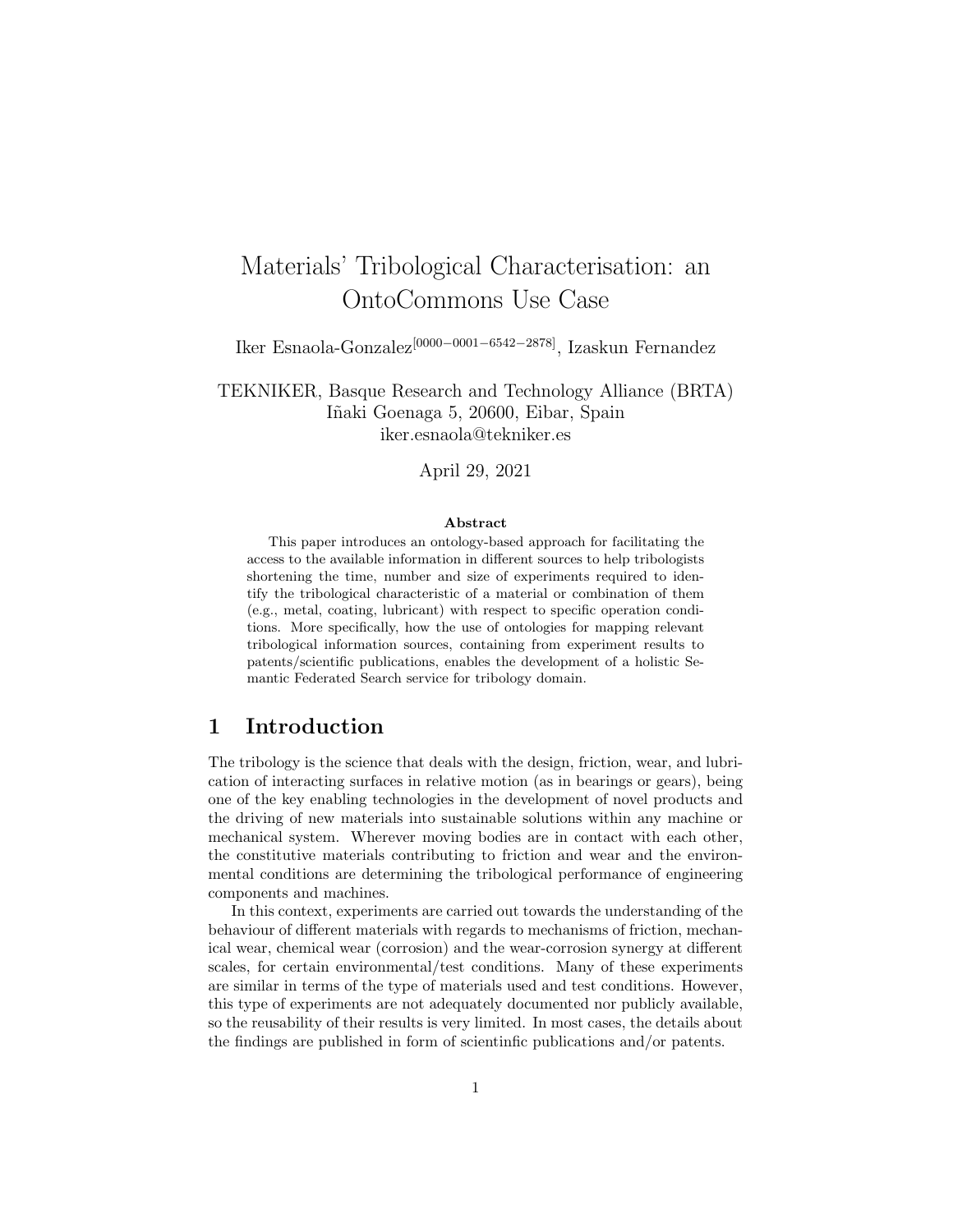The goal of the OntoCommons project's<sup>1</sup> Tribological use case is to help tribologists shortening the time, number and size of experiments required to identify the behaviour of a material or combination of them (e.g., metal, coating, lubricant) with respect to specific operation conditions, exploiting and reusing as much as possible the existing scattered information. Depending on the desired target tribological characteristic to measure, a single experiment could take a month. So reusing the pre-existing knowledge is so critical for minimizing the number of experiments and so the time and costs of a tribological material characterisation. To do so, semantic technologies and more specifically, ontologies are proposed to abstract tribologists from the underlying (vaguely documented) experiments' results findings, and provide a logic layer, facilitating the relevant information finding, no matter where and how it has been stored.

The rest of the article is structured as follows. Section 2 presents the approach proposed and in Section 3 the next steps are discussed.

# 2 The proposed approach

In order to support tribologists and shorten the time, number, and size of experiments that they need to perform to identify the behaviour of a given material under certain operation conditions, this section describes the approach proposed by the OntoCommons Tribological use case.

First of all, let us explain that the scenario presented in this article takes place in the context of the i-TRIBOMAT H2020 project<sup>2</sup>. i-TRIBOMAT is aimed at providing an open innovation test bed dedicated to validating and upscaling new materials, thereby enabling intelligent tribological materials characterisation and fostering industrial innovation in the European manufacturing industry, through a completely new, cross-institutional collaborative approaches in sharing infrastructure, competence and data approach.

The modelling of the information is one of the key and basic aspects for a success full sharing approach. Without a common data model, the integration of data coming from different sources becomes almost an unfeasible work: difference in used units, result variable descriptors and configuration parameter names need to be avoided in order to combine data. A well-organised data model can be exploited to find relationships and similarities between different characteristics such as experiment conditions and sample materials. This can be further enhanced with the use of semantic reasoning, complementing the data with information coming from external databases and material research approaches [4].

Since most of the times, the results from tribological experiments are not made open to external stakeholders, in this scenario, other sources of information will also be considered towards helping tribologists. Namely, databases where materials' non-tribological information (i.e., mechanical and chemical properties) are stored, as well as patents and repositories containing scientific articles

<sup>1</sup>https://ontocommons.eu/

 $^{2}$ https://www.i-tribomat.eu/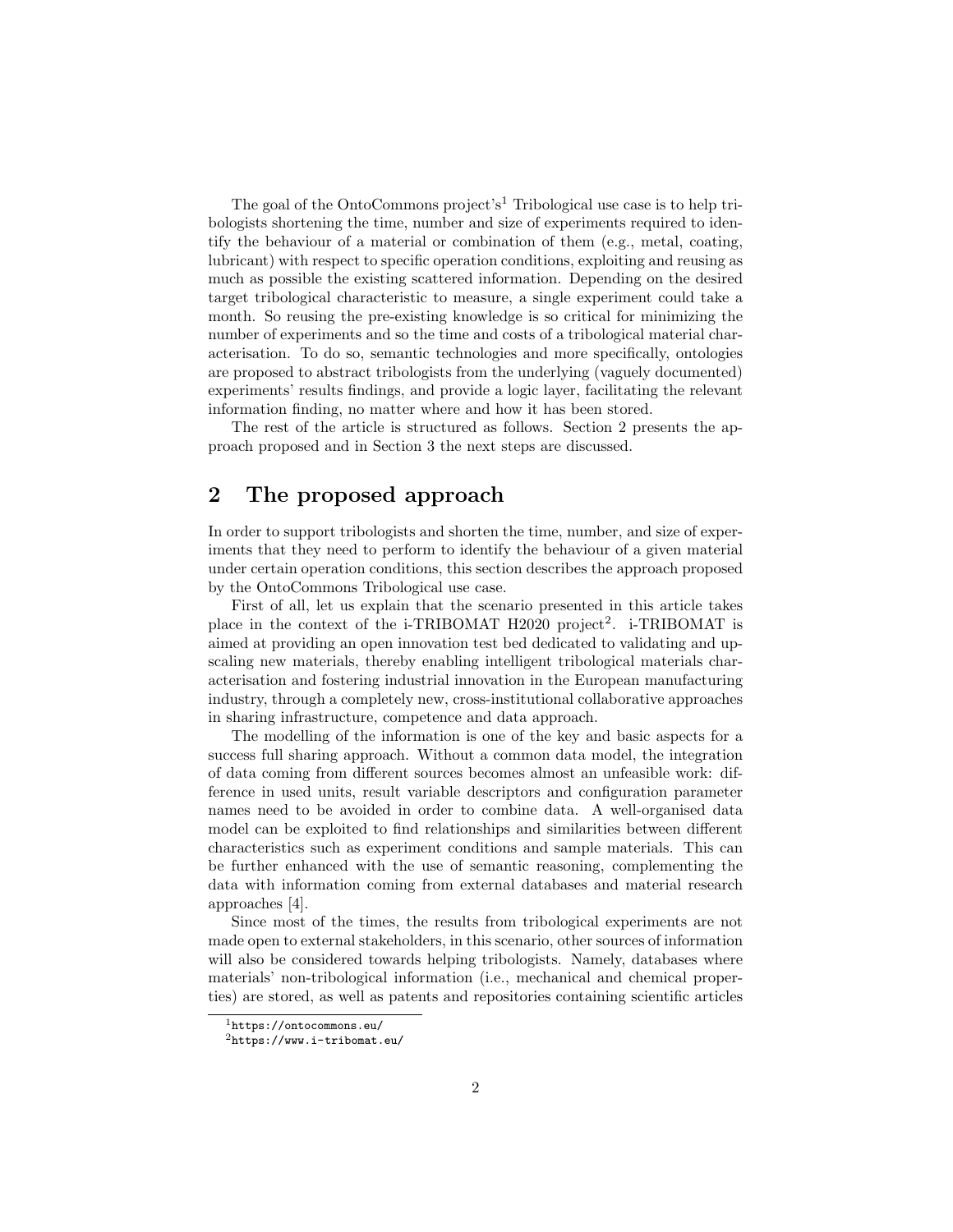

Figure 1: Semantic Federated Search approach

will be targeted. In order to avoid performing manual searches in each of these repositories, the proposed approach advocates for developing an intermediate abstraction layer that enables accessing all this information in a homogeneous way, even dealing with normalisation issues and providing filters for advanced searching options such as alternative materials able to behave in a similar manner under certain conditions. Furthermore, in order to enhance security and abstract the underlying configuration of the whole system, RESTful APIs are considered. Figure 1 summarises the proposed approach.

Semantic Technologies in general, and ontologies in particular, will play a key role in the proposed approach, not only providing a formal and shared representation of the data, but also providing an homogeneous access to heterogeneous data stored with different structures and in different systems via the intermediate abstraction layer. As a matter of fact, once data is annotated with ontological resources, there is no need for the user to be aware of raw data's underlying structure. A common data model for tribological experiments has been proposed in the context of the i-TRIBOMAT project, although this model is not formalised and it could benefit from being aligned to ontologies because of the aforementioned reasons.

In this regard, ontologies for describing the information contained in different storage systems will be necessary. Namely, ontologies for describing tribological experiments, materials information relevant from a tribological point of view, scientific contributions and patents. Following the Semantic Web best practices, the reuse of existing ontologies will be aimed. However, likewise to other domains (e.g. the building domain), not every existing ontology is reusable [2]. This is a direct consequence of neglecting factors that influence the quality of an ontology such as the lack of an explicit license, a proper documentation page or careful metadata with explanatory description of the intended meaning of the ontology terms [3].

Although a thorough analysis of existing ontologies is necessary in order to decide which of them could be reused (if there is such a possibility), there are some ontologies that have already been identified to be considered. The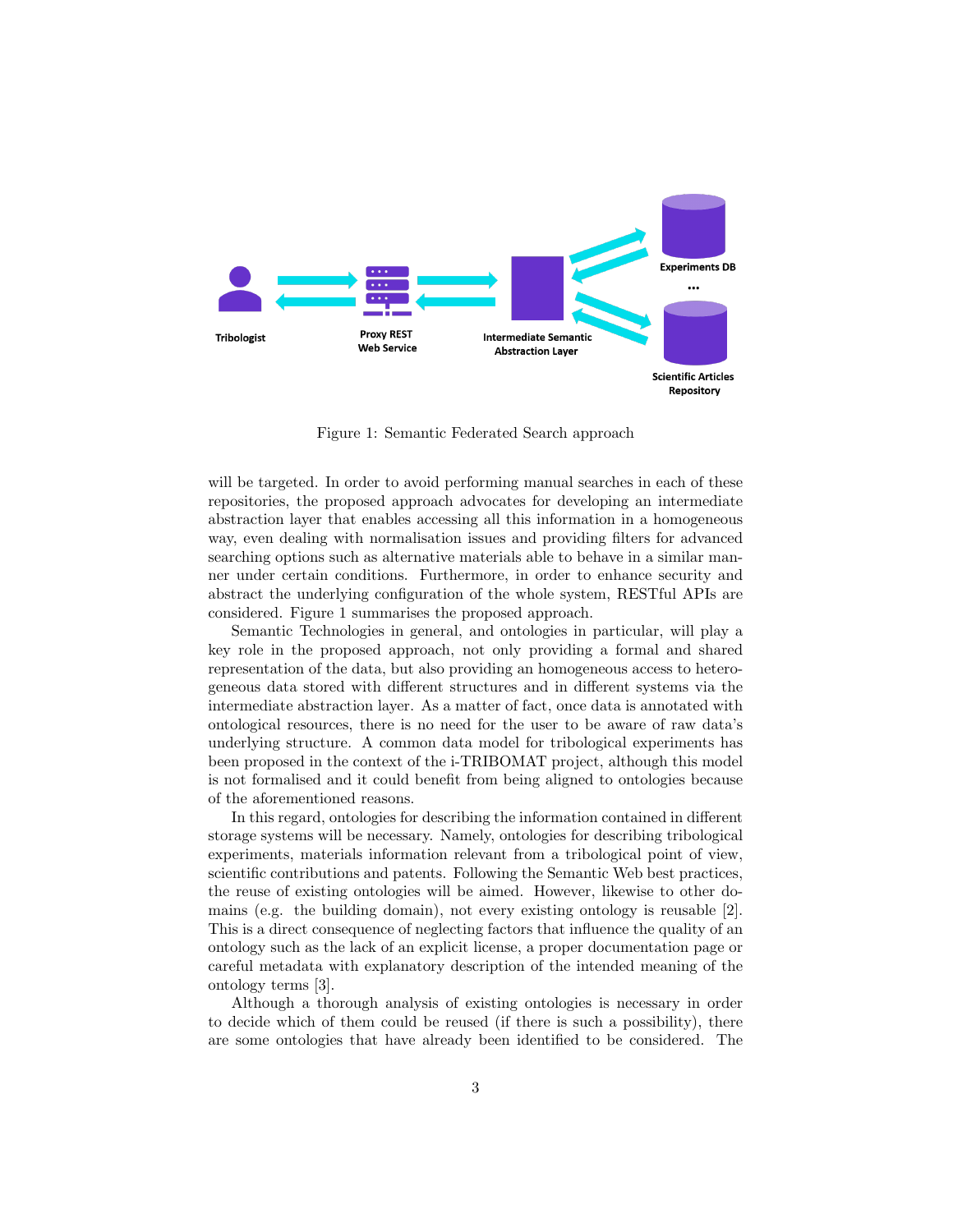European Materials and Modelling Ontology (EMMO) [6] is an upper ontology to establish semantic standards that apply at the highest possible level of abstraction, under which all conceivable domain ontologies can be subsumed and interoperated. The TribAIn [5] ontology aims to provide a formal and explicit specification of knowledge in the domain of tribology to enable semantic annotation and the search of experimental setups and results. Likewise, other ontologies may be necessary for representing the rest of areas of knowledge such as the BIBO ontology [1] for representing the information gathered from the scientific publications or patents repositories according to best practices of the Semantic Web.

## 3 Challenges and next steps

After performing a methodical and thorough analysis of the existing ontologies covering the targeted areas of knowledge, this use case will focus on the formalisation of the final ontology that will be the basis for the Intermediate Semantic Abstraction Layer (see Figure 1). This task may involve dealing with low-documented ontologies, as well as the need of extending them to address the use case requirements.

Once the ontology is defined, the next step will consist in the mapping of the ontology with relevant information sources to be able to provide a holistic Semantic Federated Search service.

#### Acknowledgements

This project has received funding from European Union´s Horizon 2020 research and innovation programme under grant agreements no.814494, project i-TRIBOMAT, more details: https://www.i-tribomat.eu/ and 958371 project Ontocommons, more details: https://ontocommons.eu/

# References

- [1] Dimić Surla, B., Segedinac, M., Ivanović, D.: A BIBO ontology extension for evaluation of scientific research results. In: Proceedings of the Fifth Balkan Conference in Informatics. pp. 275–278 (2012)
- [2] Esnaola-Gonzalez, I.: On the reusability of ontologies for observations and actuations in buildings. In: Proceedings of the 9th Linked Data in Architecture and Construction Workshop (LDAC 2021) (To be published)
- [3] Esnaola-Gonzalez, I., Bermúdez, J., Fernandez, I., Arnaiz, A.: Ontologies for Observations and Actuations in Buildings: A Survey. Semantic Web 11(4), 593–621 (2020). https://doi.org/10.3233/SW-200378